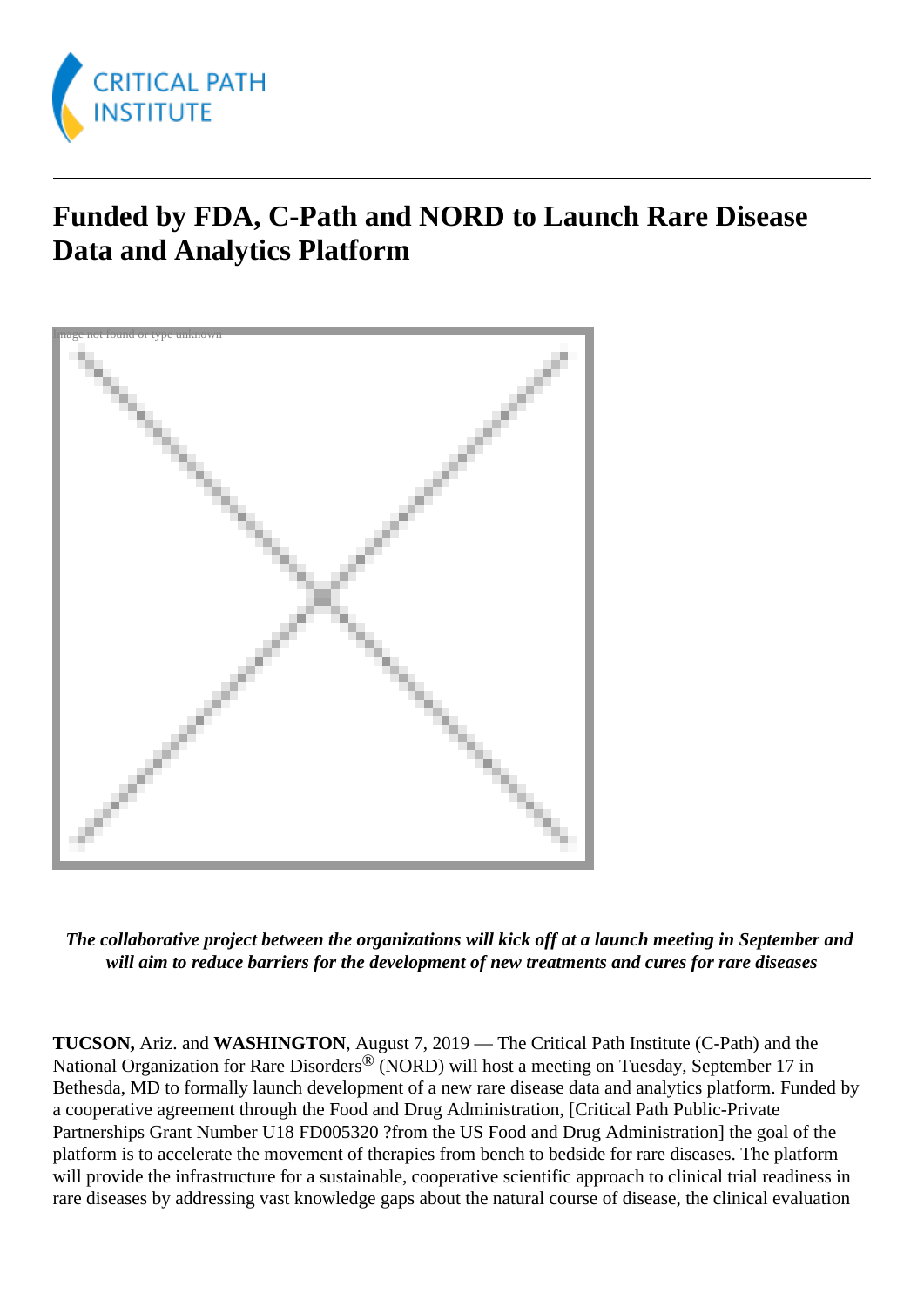of new treatments, and patients' perspective on disease and treatment.

The Rare Disease Cures Accelerator-Data and Analytics Platform (RDCA-DAP) will provide a centralized and standardized infrastructure to support and accelerate rare disease characterization with the goal of accelerating therapy development. The robust integrated platform will include integrated rare disease data from various sources such as clinical trials, observational studies, real world data and patient registries including those within NORD's IAMRARE<sup>™</sup> registry platform — and an analytics platform that will allow efficient and effective interrogation of that data to generate solutions to inform clinical trial design and regulatory review.

"For people living with rare diseases, time is of the essence," said Joseph Scheeren, PharmD, C-Path President and Chief Executive Officer. "By leveraging the rare disease community access and data of NO and the data curation, aggregation, governance and advanced analytics expertise of C-Path, we are poise make a significant impact on rare disease drug development by providing quality data that will inform clinical trial design and accelerate the development of therapies."

"Currently, more than 25 million people in the United States are affected by one or more of the over 7,000 rare diseases," stated Peter L. Saltonstall, NORD President and Chief Executive Officer. "Drug developme for these diseases is often impeded due to the low affected patient numbers and a limited understanding of how rare diseases progress or how to measure clinical improvements. FDA-approved treatments exist for only 10% of rare diseases; with this collaboration we can change that statistic for the better for our rare community."

Meeting attendees will include representatives from across the community including regulators, patient organizations, clinicians, researchers and pharmaceutical companies interested in rare disease drug development. Attendees will have the opportunity to learn about the goals of the RDCA-DAP and how to engage in the early stages of this effort.

Register for the meeting heretips://bit.ly/2YOj3jl

Image not found or type unknown

About Critical Path Institute

Critical Path Institute (C-Path) is an independent, nonprofit organization established in 2005 as a public ar private partnership. C-Path's mission is to catalyze the development of new approaches that advance medical innovation and regulatory science, accelerating the path to a healthier world. An international leader in forming collaborations, C-Path has established numerous global consortia that currently include more than